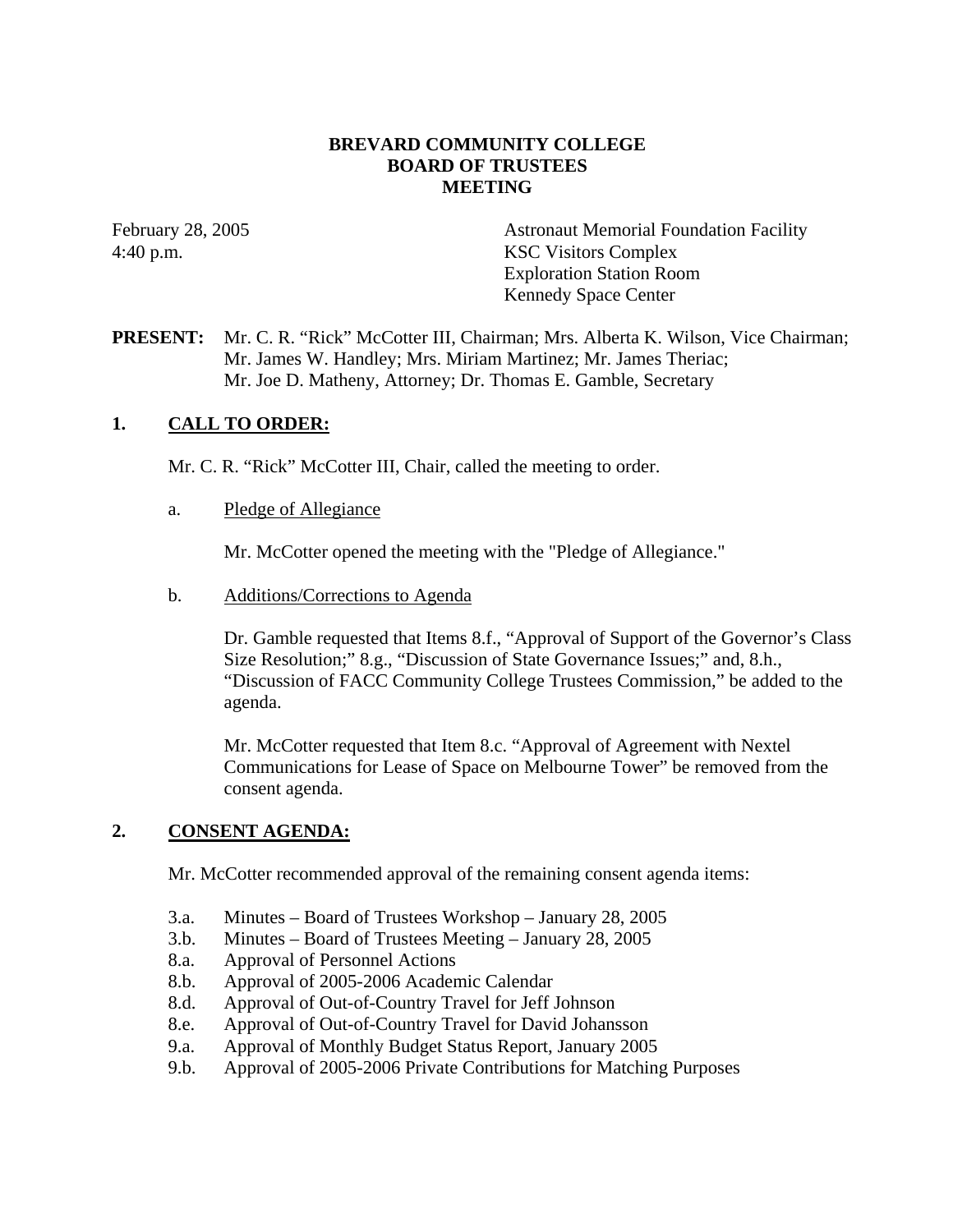Board of Trustees Meeting February 28, 2005 Page -2-

> Mr. Theriac moved approval of the consent agenda items. Mrs. Wilson seconded the motion. All those voting in favor of the motion – Theriac, Wilson, Handley, McCotter, and Martinez; opposed – none. Motion unanimously approved.

# **3. APPROVAL OF OFFICIAL MINUTES OF PREVIOUS MEETINGS:**

a. Minutes – Board of Trustees Workshop Meeting – January 28, 2005

Approved – consent agenda.

b. Minutes – Board of Trustees Meeting – January 28, 2005 Approved – consent agenda.

# **4. COMMUNICATIONS:**

## a. College Read® and Learn Campaigns Report – Dr. Purga

Dr. Bert Purga, Provost, Palm Bay Campus, reported on the College READ® and LEARN campaigns, which began on the Palm Bay Campus in the Fall semester, 2004 mirroring the Governor's JUST READ campaign and the American Library Association's (ALA) READ campaign. The focus is to encourage students to understand the importance of reading to the learning process. He reported that the READ® program began with posters featuring Palm Bay faculty, staff, and students as well as local high school principals. The posters are hung in hallways and common areas.

Dr. Purga reported the LEARN campaign later evolved highlighting faculty matters to encourage students to explore interests in specific subject matters. He stated that expansion of these campaigns to other campuses and high schools is planned.

Dr. Jayne Gorham, Instructional Technologist, Palm Bay Campus, reported that all employees of the Palm Bay Campus have been encouraged to volunteer to be photographed for the project. Interested college interns and dual enrollment students have been utilized in the implementation of the project to conserve resources and to expand their training and knowledge in digital imagery. She shared examples of the posters and encouraged participation of the trustees and other guests.

## **5. CITIZEN'S PRESENTATION:**

None.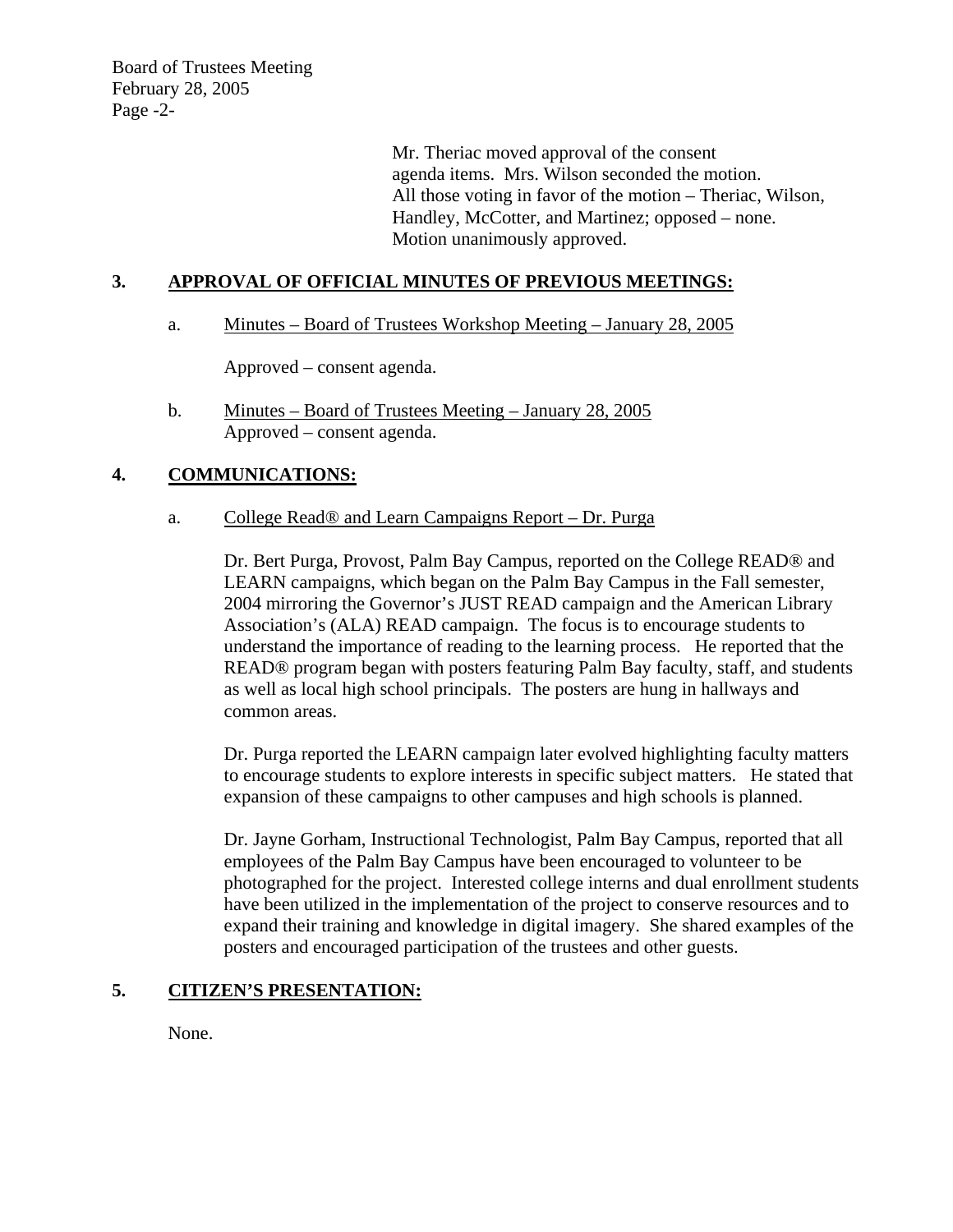Board of Trustees Meeting February 28, 2005 Page -3-

## **6. CONSTRUCTION AND DEVELOPMENT:**

None.

## **7. OLD BUSINESS:**

a. Report on Pending Legal Actions – Mr. Matheny

None.

## 8. **NEW BUSINESS:**

a. Personnel Actions – Ms. Oglesby

Approved – consent agenda.

b. Approval of 2005-2006 Academic Calendar

Approved – consent agenda.

 c. Approval of Agreement with Nextel Communications for Lease of Space on Melbourne Tower

Mr. Little, Vice President, Finance and Administration Services, reported that the Nextel lease is a five-year lease, with five, five-year renewal periods. He further reported that there is a 3% rate increase each year, which was not stated on the draft which was distributed to the Board. Mr. Matheny confirmed that he has reviewed the Agreement, and he had no concerns.

> Mrs. Martinez moved approval of the Agreement with Nextel Communications for Lease of Space on Melbourne Tower. Mr. Handley seconded the motion.

Motion withdrawn for further discussion.

Mr. Little confirmed that the rate increase is set at 3% each year and is not negotiable for greater increase in ensuing years. He further reported that Nextel has the right to cancel at each five-year renewal period; however, the college cannot cancel due to financial expense to Nextel to locate on the tower. Mr. Little reported that the lease is made to Brevard Junior College as the lease must use the legal description of the property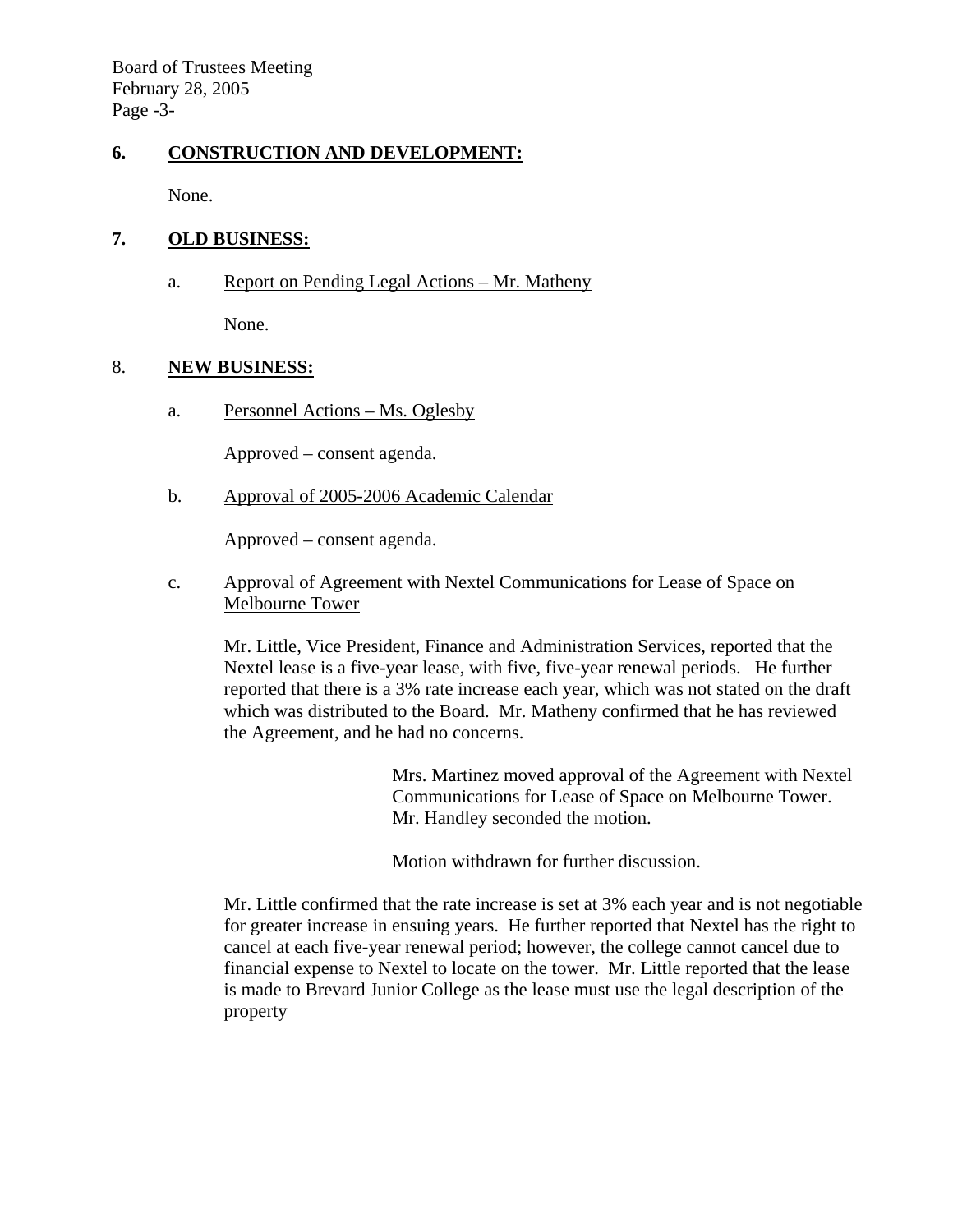Board of Trustees Meeting February 28, 2005 Page -4-

> Mrs. Martinez moved approval of the Agreement with Nextel Communications for Lease of Space on Melbourne Tower, as amended to include lease payment increase of 3% each year. Mr. Handley seconded the motion. All those voting in favor of the motion – Martinez, Handley, McCotter, Martinez, Theriac, and Wilson; opposed – none. Motion unanimously approved.

## d. Approval of Out-of-Country Travel for Jeff Johnson

Approved – consent agenda.

e. Approval of Out-of-Country Travel for David Johansson

Approved – consent agenda.

#### f.. Approval of Support of the Governor's Class Size Resolution

Dr. Gamble reported that Governor Bush is committed to increasing student achievement at all levels of education in Florida. As such, he will continue to preserve district average classes sizes of 18 students in pre-kindergarten though third grade; 22 students in grades four through eight; and, 25 students in high school classes, while focusing on Florida's teachers as the top education priority. Therefore, the Governor has solicited support from all State-wide agencies for his recommendation regarding the class size amendment, while raising teacher's salaries in public schools. Dr. Gamble further reported that it was recommended at the recent Trustees Commission meeting, that individual Boards review the Resolution, make changes as desired, and signify their approval.

Dr. Gamble reported that the Constitutional Amendment as currently written is cost prohibitive and the amendment will allow flexibility in class sizes for non-academic classes such as band, while ensuring class sizes are met within each School District in the state at a reduced cost of \$1.5 million versus \$4.5 million. Dr. Gamble recommended approval of the Governor's Class Size Resolution.

Mrs. Wilson requested additional time to review the documents prior to signing the Resolution. Mr. Handley reported that the Trustees Commission requested implementation by Trustee Boards within thirty days for maximum impact during the legislative session. Mr. Matheny suggested making a motion to approve the Resolution subject to review and withdrawal of approval within the next two weeks if any objection was found. It was the consensus of the Board that those who were in agreement with the Resolution would sign the document today, with the understanding that it would not go forward without unanimous agreement.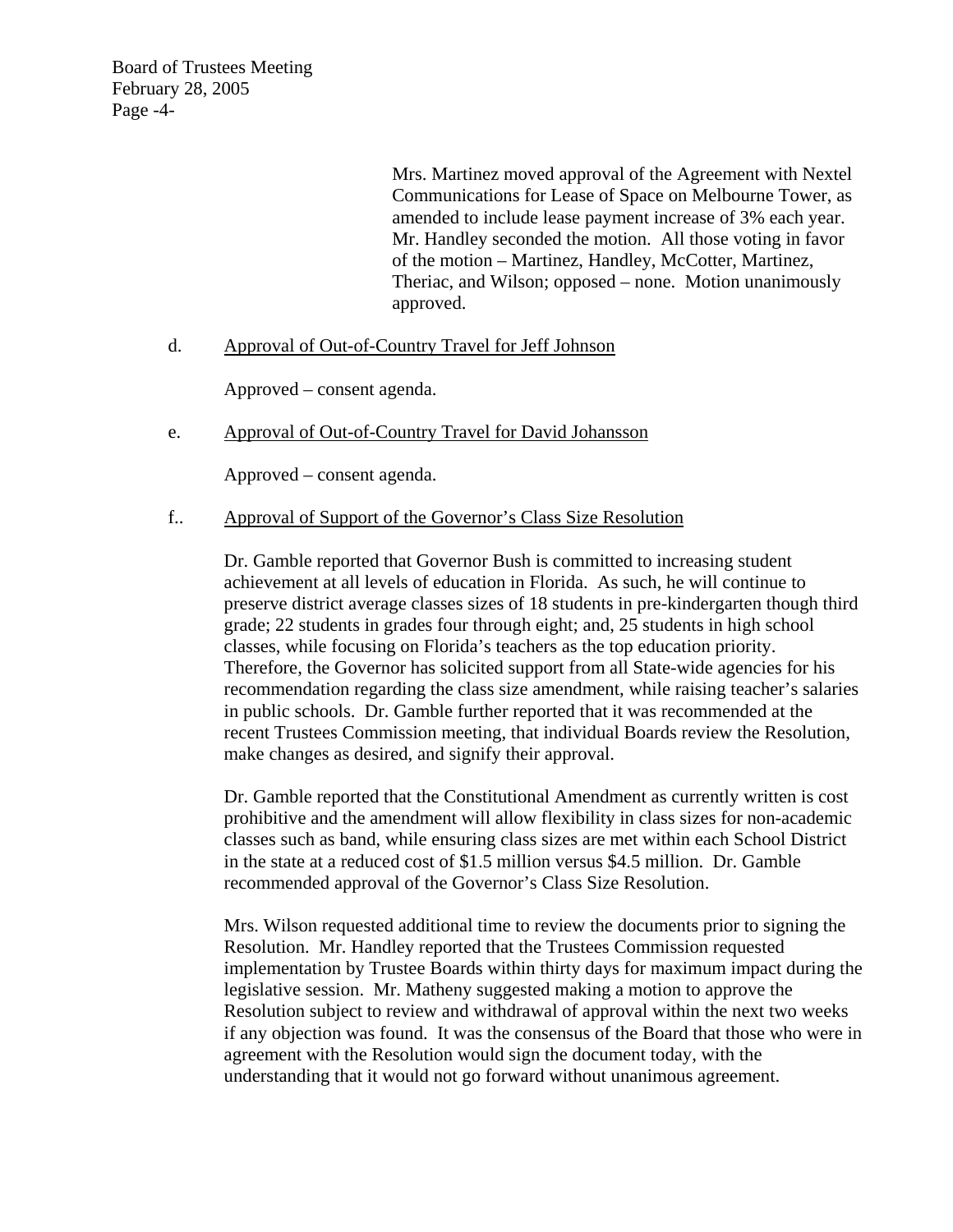Board of Trustees Meeting February 28, 2005 Page -5-

> Mr. McCotter moved tentative approval of the Governor's Class Size Resolution with final approval indicated by Trustees signatures on the document, within a two week period. Mr. Handley seconded the motion. All those voting in favor of the motion – McCotter, Handley, Martinez, Theriac, and Wilson; opposed – none. Motion unanimously approved.

#### g. Discussion of State Governance Issues

Dr. Gamble reported that on a Complaint filed by the Floridians for Constitutional Integrity, Inc. seeking declaratory judgment as to whether the present statutes governing education in Florida usurp the constitution by assigning control of all education in Florida to the Constitutional State Board of Education. The Plaintiffs contended that duties given to the State Board other than management of free public schools is unconstitutional.

The Board was provided with a document relating significant moments in Community College Governance as well as a copy of HB 1001 Relating to Governance of the State University System.

Dr. Gamble reported that during the Florida Association of Community Colleges (FACC) Trustees Commission meeting it was stated the Community College System is left in limbo in the aforementioned litigation as well as HB 1001: Relating to Governance of the State University System. Discussion ensued regarding the Trustees' opinions on community college governance issues as Board endorsements may be needed in future debate between community college affiliation with the K-12 system (Board of Education) or with the University System (Board of Governors.) Mr. Handley requested an informal poll of the trustees, which revealed that the current consensus is in favor of affiliation with the Board of Education, and that further discussion on the subject will likely be necessary in the future.

## h. Discussion of FACC Community College Trustees Commission

Dr. Gamble reported that the Florida Association of Community Colleges (FACC) was initially formed with the advice and consent of the Council of Presidents (COP). At that time there was a Community College Board, and thus the Chancellor of Community Colleges was able to advocate on behalf of the Community Colleges to the legislature, etc. With the change of organization, the Chancellor of Community College Education and Workforce now is an officer under the Commissioner of Education, who is appointed by the Governor. Therefore, the FACC is currently a Political Action Committee (PAC) with representation from Trustees, Presidents, faculty, and staff. As a result, the COP no longer dictates priorities to the FACC, but acts as an advocacy group for the community colleges. Chancellor Armstrong, although a supporter of community colleges, must observe parameters defined by the Board of Education. Accordingly, there may be times when the Board of Education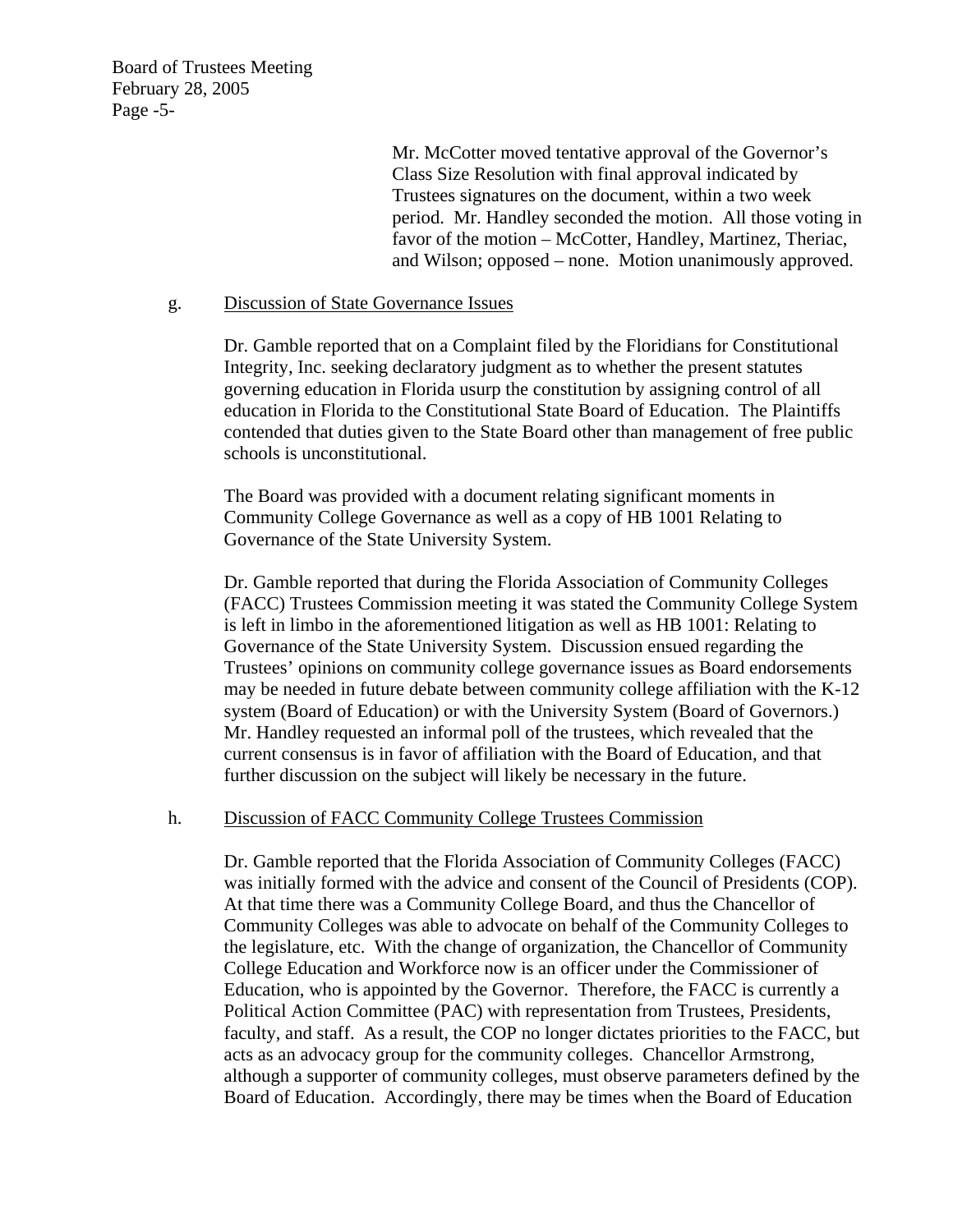Board of Trustees Meeting February 28, 2005 Page -6-

> and COP have differing goals and objectives. When this occurs, Chancellor Armstrong is unable to advocate on behalf of the community colleges.

The FACC, currently has an interim director, with the plan to advertise for a new Executive Director this summer. The elected Board of the FACC is the managing organization for the FACC rather than the COP. As such, they are undergoing a strategic planning process to better define the roles of the various components of the FACC. Dr. Gamble suggested that the trustee should have significant input in this process relative to how the FACC should be structured. Dr. Gamble distributed FACC By-Laws and other documentation pertaining to the FACC to the Trustees for their review to provide input to the FACC during the strategic planning process regarding their perception of the Trustees Commission role. Discussion ensued regarding issues and possible conflicts that may arise.

i. Request for Board Meeting Agenda Items

Mr. McCotter requested a future report regarding the YMCA partnership, financials, etc. Dr. Fettrow reported that this presentation will be given at the March 2005 meeting.

# **9. FINANCIAL ACTIONS:**

a. Approval of Monthly Budget Status Report, January 2005 – Mr. Cherry

Approved – consent agenda.

b. Approval of 2005-2006 Private Contributions for Matching Purposes – Mr. Cherry

Approved – consent agenda.

## **10. REPORT OF THE PRESIDENT:**

## a. ACCT/AACC Legislative Summit

Dr. Gamble reported that the ACCT/AACC Legislative Summit was very well done with excellent presenters. He distributed a summary of meetings and issues to the Trustees. He further reported that the federal government will no longer be providing financial assistance to programs without data showing positive outcome results. Therefore, data is being collected to demonstrate the effectiveness and continuing need for program financial support. He stated the Perkins Grants seem to be secure, but many other programs that serve the underserved population, such as the TRIO programs, are in jeopardy. The data that was provided came from the K-12 system, without input from the community colleges. Hopefully, supplemental data provided by community colleges will enable reconsideration and funding of these important programs.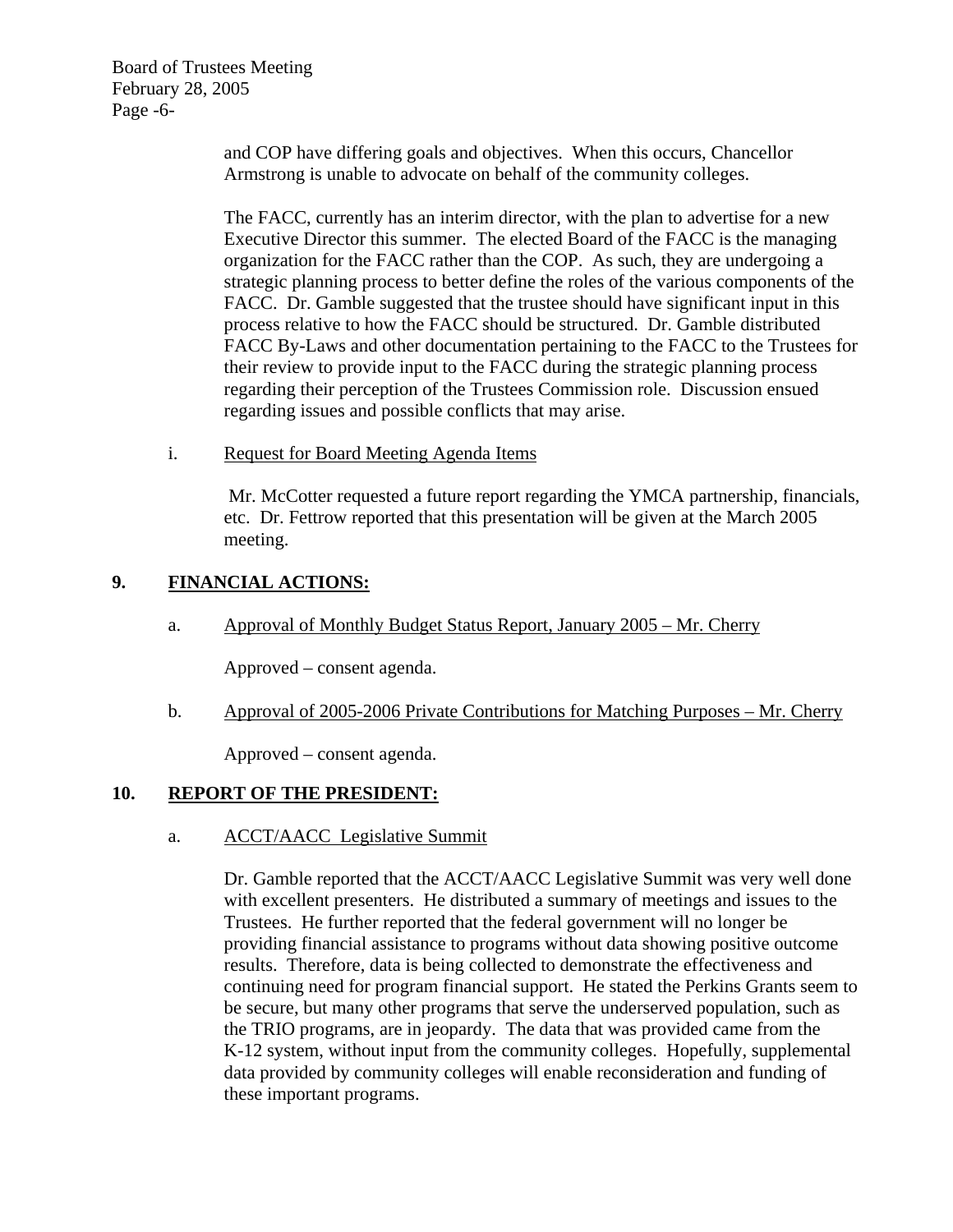Dr. Gamble reported that he and Trustees were able to meet with all the Brevard Senators and Representatives during the FACC Trustees Commission and provided them with materials identifying key projects needing funding.

## b. National Association of College and University Business Officers (NACUBO) Endowment Study

Dr. Gamble reported that Dr. Jeff Spoeri, Executive Director, BCC Foundation, provided an article "Can Equities Correct the Course" which discussed the 2004 NACUBO Endowment Study, which was distributed. The study showed the average annualized rate of return among all responders was 12.4% over FY 2003 and 2.6% over the past three years. The college's endowment, which is managed by Morgan Stanley, saw a 16.35% increase in 2003-04, well above the national average, which is a credit to the BCC Foundation's management of the funds.

#### c. Joint Board of Trustees and Brevard County School Board Meeting

Dr. Gamble reported Trustees are scheduled to have a joint meeting with the Brevard County School Board on Wednesday, March 9, 2005. The meeting will be held at the School Board Educational Facility, Viera, from 3:00 – 4:00 p.m.

#### d. Board Strategic Planning Workshop

Dr. Gamble reported that the Board will hold a Strategic Planning Workshop on Thursday, March 10, 2005. The meeting will be held in the Board Room on the Cocoa Campus from  $2:00 - 5:00$  p.m. to review the environmental scans and establish board objectives for the next three years. Dr. Gamble requested that Trustees who are unable to attend should communicate issues, concerns and recommendations to Mrs. Terry Martin, Executive Assistant to the President, for presentation at the workshop.

## 3. Reorganization Plans

 Dr. Gamble reported that the college will make several administrative organizational adjustments, effective April 4, 2005. The most significant changes are: (l) Dr. Brenda Fettrow has agreed to accept the appointment as Vice President for Student Services; (2) Dr. Ake will assume the dual role as Provost for Health Sciences and the Cocoa Campus; (3) Academic Deans will be selected to serve on each campus; and (4) Dean Rebecca Ashford will serve as Enrollment Management Dean. An organizational flowchart was distributed reflecting these changes. These changes were made in response to the SACS recommendation to ensure collegewide consistency in student service matters.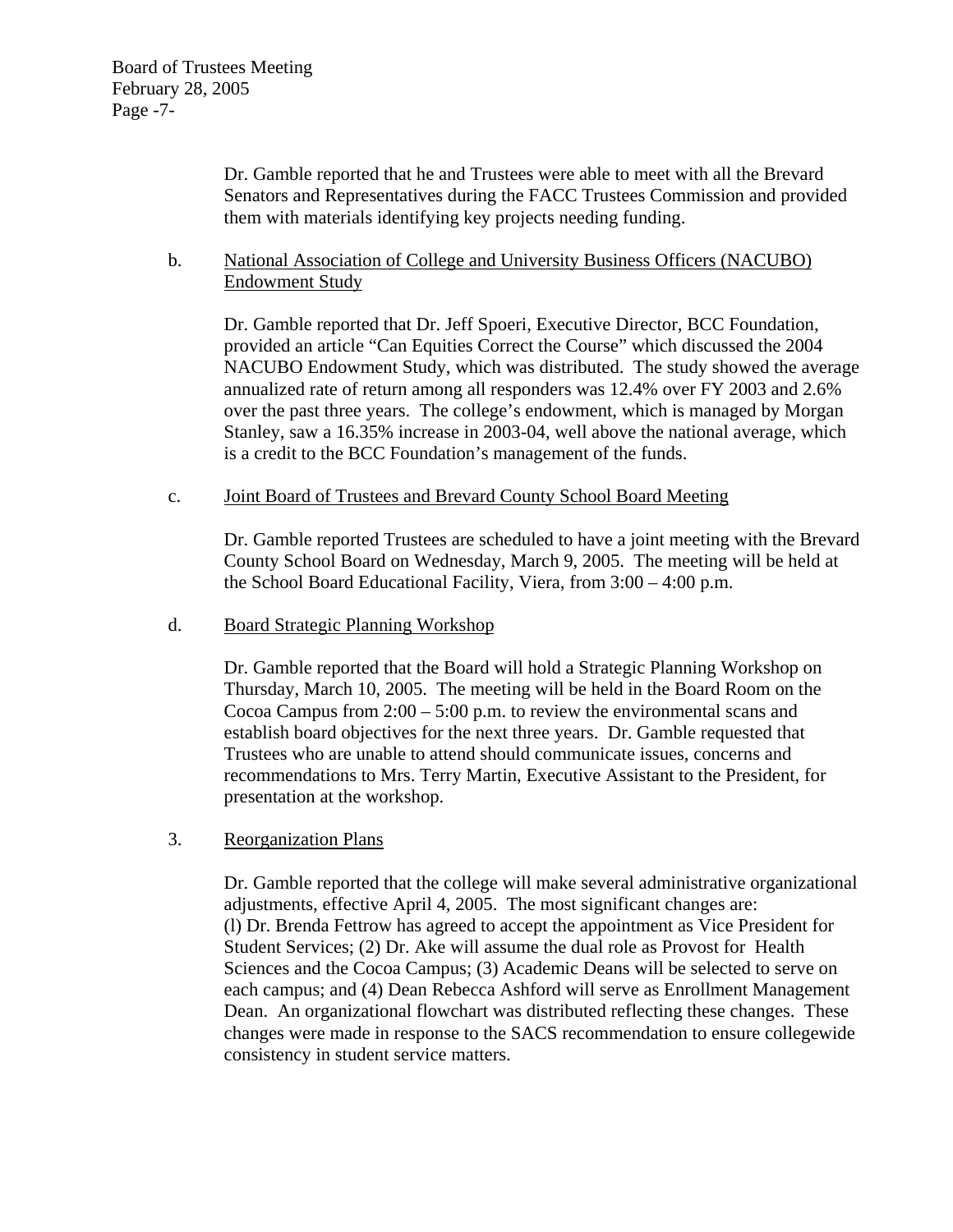## **11. COMMITTEE REPORTS:**

a. Alumni Association – Mrs. Wilson

Mrs. Wilson deferred to Dr. Jeff Spoeri, Executive Director, BCC Foundation, who reported the Alumni Association is participating in fundraising efforts such as the Burdines-Macy Shopping Event and "Titan Your Laces" 5K run.

b. BCC Foundation – Mr. Theriac

No report.

c. Cocoa Village Playhouse – Mr. McCotter

Mr. McCotter deferred to Dr. Brenda Fettrow, Provost, Cocoa Campus, who reported that a raffle ticket sale is ongoing, with the drawing to be held on March 8, 2005. The drawing will be held in the Community Dining Room, Cocoa Campus.

d. Insurance Committee – Mr. Theriac

No report.

e. King Center for the Performing Arts – Mrs. Martinez

No report.

f. Planetarium – Mr. Handley

Mr. Handley reported that the Planetarium recently conducted the Quarterly Meeting. Two new shows have been developed which will be shown this summer to enhance participation. In addition, a lecture series on Mars will be offered in joint participation with NASA, free to the public. Mr. Handley further reported that invitations will be mailed for a fundraiser, which will be a joint fundraising effort with the Florida Restaurant Association and the Planetarium on March 18. Tickets will be sold for \$65.00 per person or \$120.00 per couple. He reported that efforts to involve the Planetarium in cruise ship excursion offerings, is also being explored. Signage improvements are also being discussed with the Department of Transportation.

g. AACC Journal

Dr. Gamble suggested that Trustees review the AACC Journal, which was distributed today, as it contains much valuable information